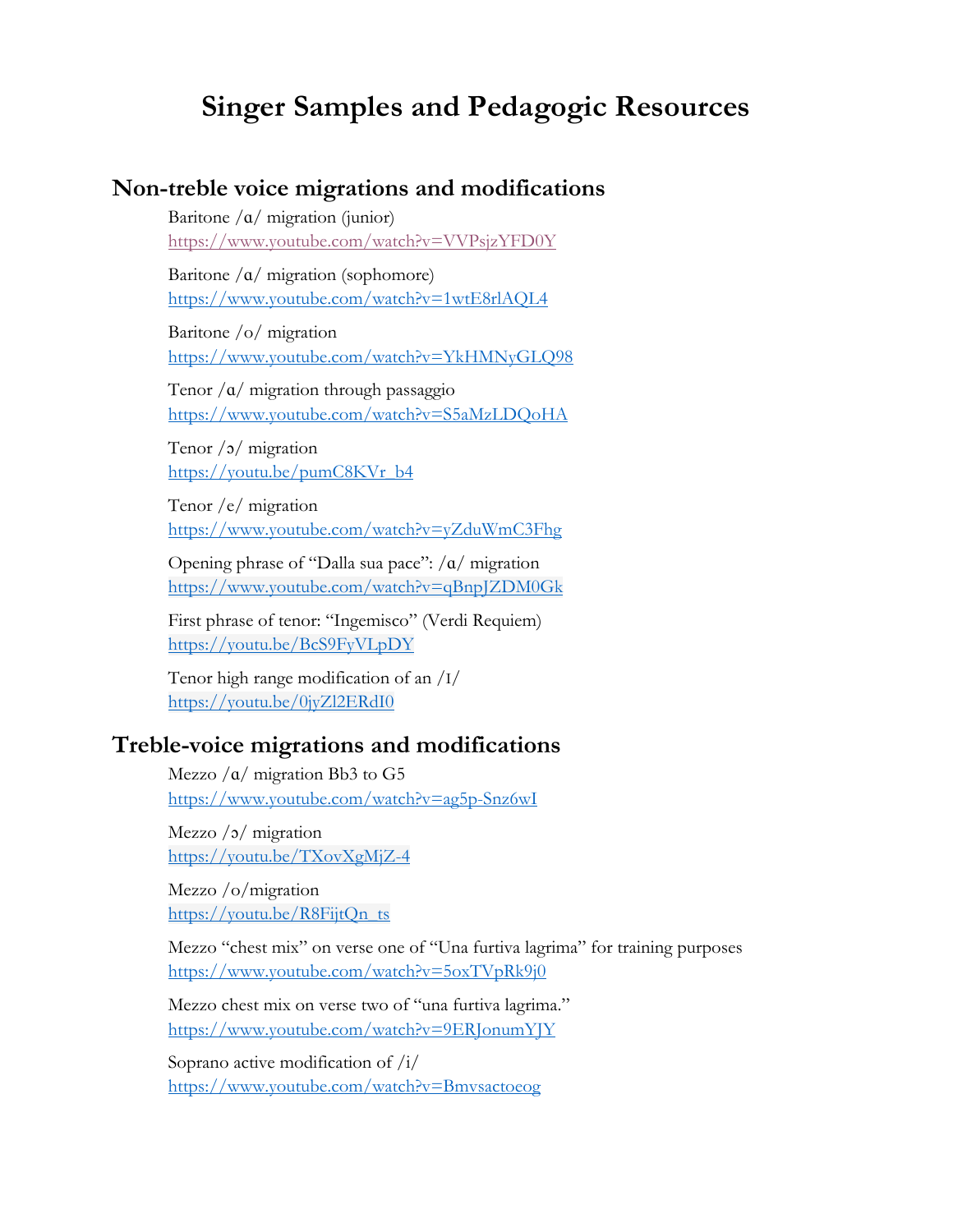### **Multiple exercises from** *Practical Vocal Acoustics*

http://www.kenbozeman.com/appendix-4---video-contents.php

## **Downloadable Charts and Pedagogic Resources**

http://www.kenbozeman.com/Pedagogic-Resources.php

## **Examples of Pharyngeal Voice**

#### **Spectrograph of Pharyngeal Voice**

Spectrograph of treble pharyngeal voice or *voce di strega* (witch voice) https://youtu.be/Sg45iwM\_Qqs

#### **In Speech**

From *Singing in the Rain* dialogue ("I can't stan(d h)im!") https://www.youtube.com/watch?v=q3OkXi5osfU&t=om4s

Bugs Bunny Voice-overs https://www.youtube.com/watch?v=yMXNFCP\_Qqk

#### **In earlier popular genres**

Frankie Valli and the Four Seasons: "Sherry Baby " https://www.youtube.com/watch?v=Uybtn6ebG0I&t=0m8s

Frankie Valli and the Four Seasons: "Big Girls Don't Cry" https://www.youtube.com/watch?v=zRZpaxBMJRU

Beach Boys: "Barabara Ann" https://www.youtube.com/watch?v=qXylsfhp86Q&t=0m44s

#### **Classical examples:** (suggests evidence of pharyngeal voice use)

Tagliavini: Una furtiva lagrima (audio only) https://www.youtube.com/watch?v=2s\_6QNdUSsY&t=0m38s

Tagliavini: E la solita storia https://www.youtube.com/watch?v=W\_l9boi7nMc

Alain Vanzo: Ah leve toi https://www.youtube.com/watch?v=g2n6mU5pD7c with video: https://www.youtube.com/watch?v=HCJH7dIRmR4

Notario (character voice) in Cosi fan tutte https://www.youtube.com/watch?v=-MiGjImC-lc

Kristin Chenoweth: Glitter and Be Gay (pharyngeal in spots) https://youtu.be/EdC652e9dpE?t=315